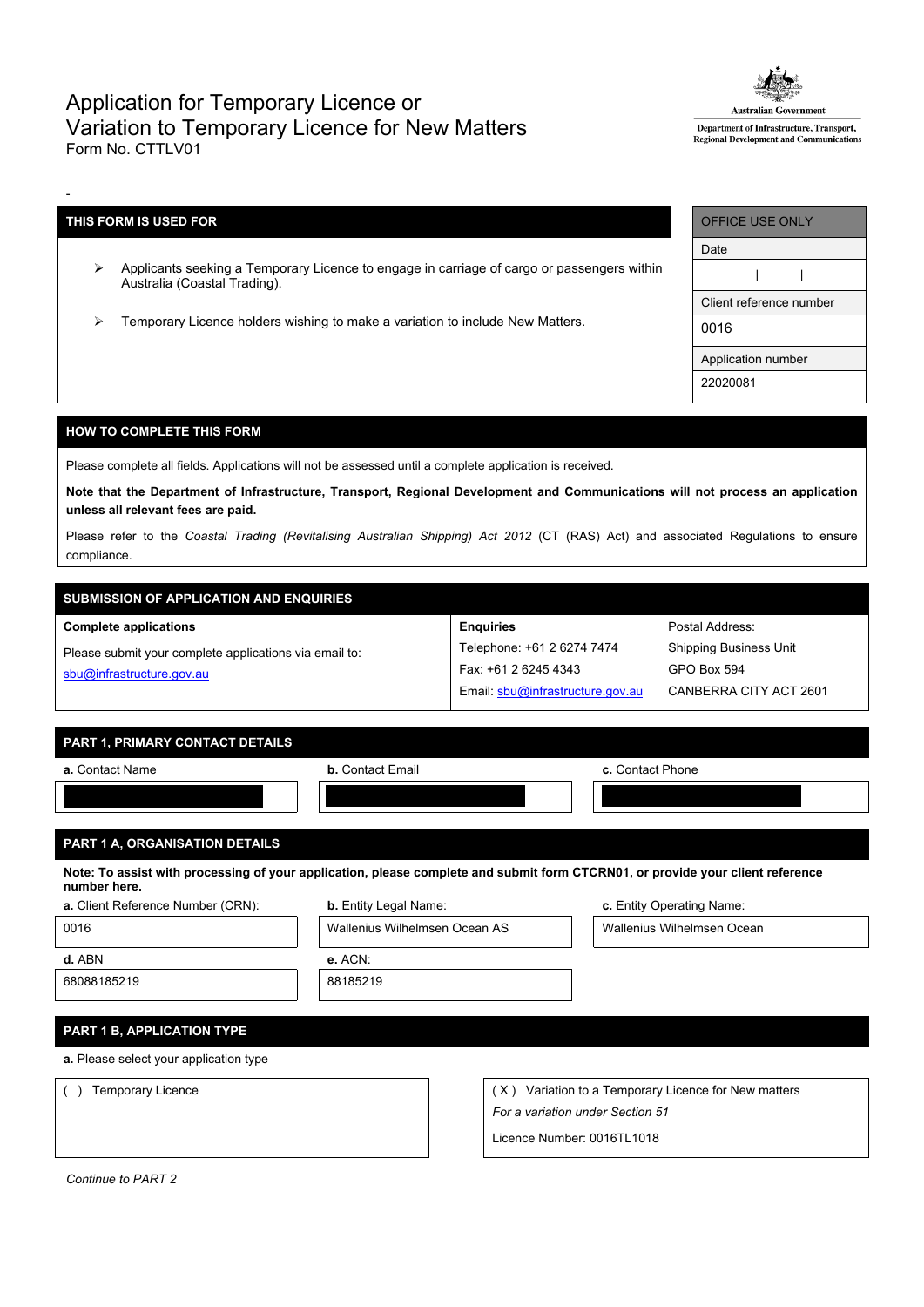|                                          | <b>PART 2, VOYAGE DETAILS</b>       |                  |                  |                                 |            |                                             |                           |                                                                |               |                                        |                                               |
|------------------------------------------|-------------------------------------|------------------|------------------|---------------------------------|------------|---------------------------------------------|---------------------------|----------------------------------------------------------------|---------------|----------------------------------------|-----------------------------------------------|
| <b>Category of</b><br>trade <sup>1</sup> | Cargo description                   | Load port        | Discharge port   | Volume /<br>amount <sup>2</sup> |            | <b>Expected</b><br>loading date<br>dd/mm/yy | <b>Vessel</b><br>name $3$ | <b>Vessel</b><br>capacity/ size<br>(gross tonnes) <sup>3</sup> | Vessel type 3 | <b>Dangerous</b><br>goods <sup>4</sup> | <b>Relationship to</b><br>Vessel <sup>5</sup> |
| <b>General Cargo</b>                     | <b>Machinery</b>                    | Port Kembla      | Fremantle        | 1800                            | <b>MT</b>  | 13/04/2022                                  | <b>OBERON</b>             | 66710                                                          | <b>RORO</b>   | <b>No</b>                              |                                               |
| <b>General Cargo</b>                     | <b>Machinery</b>                    | <b>Fremantle</b> | Port Kembla      | 44                              | <b>MT</b>  | 8/04/2022                                   | <b>FIGARO</b>             | 67269                                                          | <b>RORO</b>   | <b>No</b>                              |                                               |
| <b>General Cargo</b>                     | <b>Machinery</b>                    | <b>Brisbane</b>  | <b>Melbourne</b> | 4                               | МT         | 17/03/2022                                  | <b>THEBEN</b>             | 66949                                                          | <b>RORO</b>   |                                        |                                               |
| <b>General Cargo</b>                     | <b>Machinery</b>                    | <b>Brisbane</b>  | Fremantle        | 240                             | <b>MT</b>  | 11/04/2022                                  | <b>OBERON</b>             | 66710                                                          | <b>RORO</b>   | <b>No</b>                              |                                               |
| <b>General Cargo</b>                     | <b>Machinery</b>                    | Port Kembla      | Fremantle        | 1800                            | <b>MT</b>  | 1/04/2022                                   | <b>SALOME</b>             | 54136                                                          | <b>RORO</b>   | <b>No</b>                              |                                               |
| <b>General Cargo</b>                     | <b>Machinery</b>                    | Fremantle        | <b>Melbourne</b> | 80                              | <b>MT</b>  | 8/04/2022                                   | <b>FIGARO</b>             | 67269                                                          | <b>RORO</b>   | <b>No</b>                              |                                               |
| <b>General Cargo</b>                     | <b>Out of Gauge</b><br>20FT Boister | Port Kembla      | Fremantle        | 10                              | <b>TEU</b> | 13/04/2022                                  | <b>OBERON</b>             | 66710                                                          | <b>RORO</b>   | <b>No</b>                              |                                               |
| <b>General Cargo</b>                     | <b>Machinery</b>                    | Fremantle        | <b>Brisbane</b>  | 110                             | <b>MT</b>  | 8/04/2022                                   | <b>FIGARO</b>             | 67269                                                          | <b>RORO</b>   | <b>No</b>                              |                                               |
| <b>General Cargo</b>                     | <b>Machinery</b>                    | <b>Brisbane</b>  | <b>Fremantle</b> | 240                             | МT         | 30/03/2022                                  | <b>SALOME</b>             | 54136                                                          | <b>RORO</b>   | <b>No</b>                              |                                               |
| <b>General Cargo</b>                     | <b>Machinery</b>                    | Port Kembla      | <b>Brisbane</b>  | 1000                            | <b>MT</b>  | 13/03/2022                                  | <b>DON CARLOS</b>         | 64052                                                          | <b>RORO</b>   | <b>No</b>                              |                                               |
| <b>General Cargo</b>                     | <b>Machinery</b>                    | Port Kembla      | <b>Brisbane</b>  | 300                             | <b>MT</b>  | 15/04/2022                                  | <b>FIGARO</b>             | 67269                                                          | <b>RORO</b>   | <b>No</b>                              |                                               |
| <b>General Cargo</b>                     | <b>Machinery</b>                    | Melbourne        | Fremantle        | 500                             | <b>MT</b>  | 16/04/2022                                  | <b>OBERON</b>             | 66710                                                          | <b>RORO</b>   | <b>No</b>                              |                                               |
| <b>General Cargo</b>                     | Machinery                           | Melbourne        | Fremantle        | 500                             | МT         | 4/04/2022                                   | <b>SALOME</b>             | 54136                                                          | <b>RORO</b>   | No                                     |                                               |
| <b>General Cargo</b>                     | Out of Gauge<br>20FT Boister        | Port Kembla      | Fremantle        | 10                              | <b>TEU</b> | 1/04/2022                                   | <b>SALOME</b>             | 54136                                                          | <b>RORO</b>   | No                                     |                                               |
| <b>General Cargo</b>                     | <b>Machinery</b>                    | <b>Melbourne</b> | <b>Brisbane</b>  | 300                             | <b>MT</b>  | 13/04/2022                                  | <b>FIGARO</b>             | 67269                                                          | <b>RORO</b>   | <b>No</b>                              |                                               |